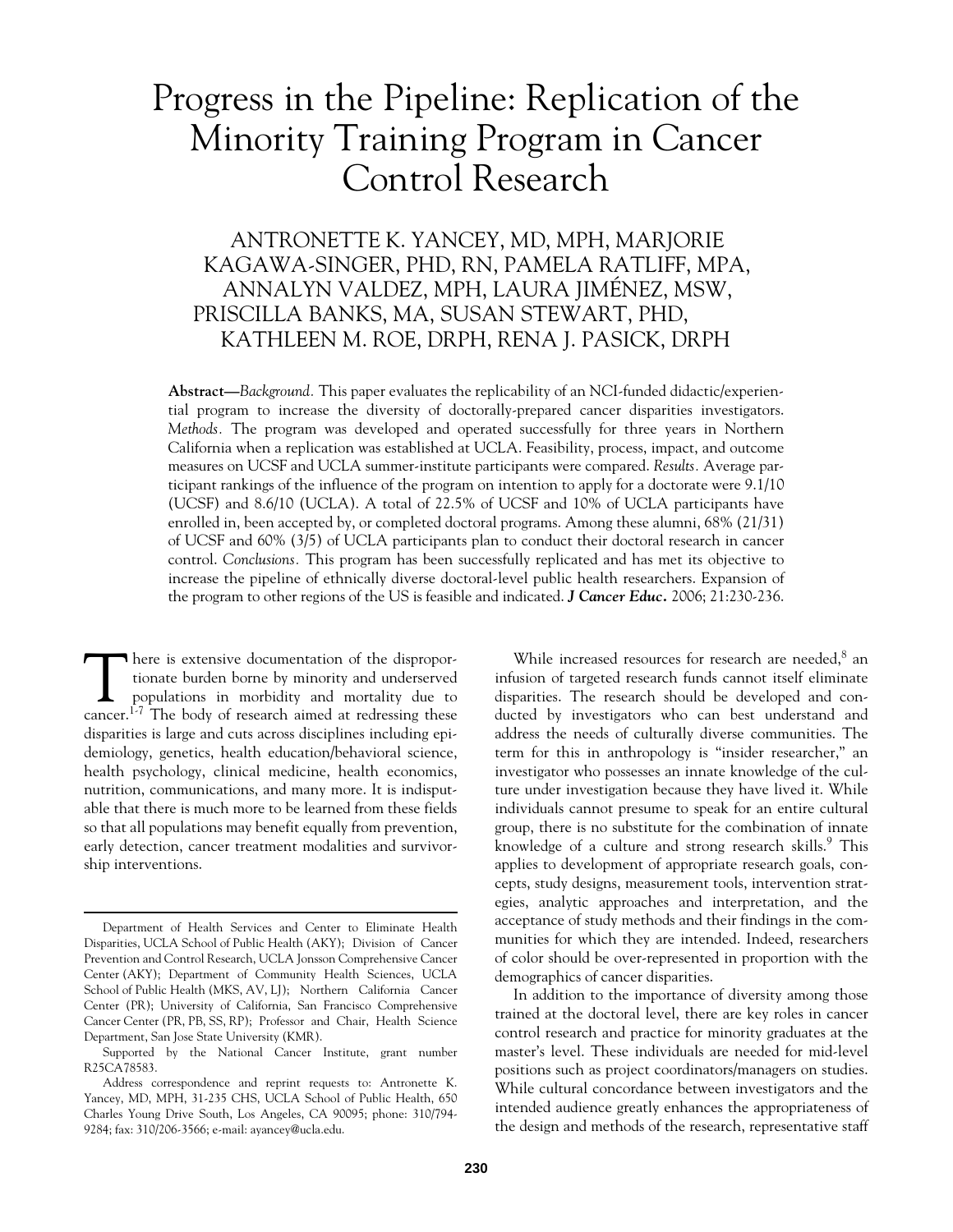is the link to the community. For effective community relations involving surveys or interventions, it is important to consider the fact that people are drawn to others like themselves and are more likely to trust those to whom they relate to based on shared culture.<sup>10,11</sup>

# **THE MINORITY TRAINING PROGRAM IN CANCER CONTROL RESEARCH**

The Minority Training Program in Cancer Control Research (MTPCCR) was conceived in the early 1990's, when the program founder (RP) served as Project Director on a large National Cancer Institute (NCI) program project grant that addressed cancer screening disparities in four ethnic groups. The research team included leadership at the PhD and MD levels from the ethnic groups targeted by the study. Her appreciation for the unique perspective of the "cultural insider researcher" raised concern that few such researchers were active in cancer control research or "present in the pipeline."

In collaboration with faculty from San Francisco State University, San José State University, University of California at Berkeley, University of California at San Francisco, and the Northern California Cancer Center, the Northern California (NCal) research team was awarded a National Cancer Institute (NCI) training grant establishing the MTPCCR to encourage minority master's level students in health programs to pursue a doctorate and a career in cancer control research.

The core of the MTPCCR is a 5-day Summer Institute, "Careers in Cancer Control Research," designed to showcase the needs, opportunities, and resources for doctoral studies for ethnically underrepresented students. The program also includes internships, i.e., mentored research experiences, each year for 4-8 participants, and Doctoral Application Support Awards (DASA) of up to \$2,000. DASA are awarded competitively to 2-4 program alumni annually to offset costs associated with applying to doctoral programs (e.g., GRE preparatory classes, application fees, travel). The program is described in greater detail elsewhere.<sup>9</sup>

Participant recruitment is conducted primarily through collaborating faculty at partner institutions within the California State University (CSU) system and University of California (UC) systems. A faculty advisor at each institution is paired with a student advisor. To be eligible, applicants must: a) have completed at least one year of a master's level program in health sciences; b) have graduate school grades averaging at least "B"; c) be a member of an underrepresented minority group in the cancer control research field and from a community that suffers a disproportionate or unknown burden of cancer.

One particular distinguishing element of this program is the effort made, throughout the Summer Institute, to honor and celebrate as assets the cultural heritage and diversity represented by the participants. Because students of color often share a different path to graduate school built upon experience with cultural insensitivity and outright racism both from students, faculty, and administrators, many students have viewed their ethnicity as a disadvantage. The introductory Summer Institute session creates a safe space to honor ethnic heritage and cultural differences, integrating affective and cultural elements in a manner that provides, for many students, their first opportunity to express the emotional pain and joy attendant to their "difference." The entire Institute goes on to underscore the value of participants' cultures and the importance of their place in the fight against cancer. Our initial hope for the MTPCCR was that one or two students in each class might have the potential and commitment to pursue and complete a doctoral degree. In reality, there have only been few participants who *did not* evince this capability. Because of initial uncertainty due to lack of any precedent for this program, our first grant proposal to the National Cancer Institute requested modest support for a three-year program. However, when the results far exceeded these expectations, a second proposal was submitted for a five-year continuation plus replication.

## **MTPCCR REPLICATION**

The replication program is based at UCLA, under the leadership of two senior UCLA Public Health faculty members who were participants in the NCal program. Following extensive quantitative and qualitative evaluation of the NCal curriculum, $^9$  programmatic content and delivery were maintained with maximal fidelity to test the portability and replicability of the original model. Both UCLA faculty members maintained their participation in the NCal program (which during this time relocated to the University of California, San Francisco Comprehensive Cancer Center) as they teamed up to develop the Southern California (SCal) program. Similarly, directors of the NCal program, joined with the core faculty for the UCLA Summer Institute and the program adhered to the principles and procedures of the original. The fidelity was deliberately pursued by the SCal team to determine whether the cohesiveness and emotional impact of each cohort in NCal could be duplicated. This intangible "magic" of the combination of didactic with affective elements seems to be a key to the program's success. This report describes the outcome of the replication as indicated by our assessment of feasibility, and comparability of process, impact, and outcome results from both locations.

The primary replication question was whether a second program, like the original, could be created, that not only fulfilled the aims of the program as stated, but also replicated the strengths of the program that extend beyond the initial aims. The replication program would be in a different location characterized by different demographics and a unique cultural climate, operated by different staff with different Summer Institute faculty and internship mentors, and students recruited from a different region. If this goal could be achieved, then similar programs could be created in any other region of the country where there is diversity at the Master's level.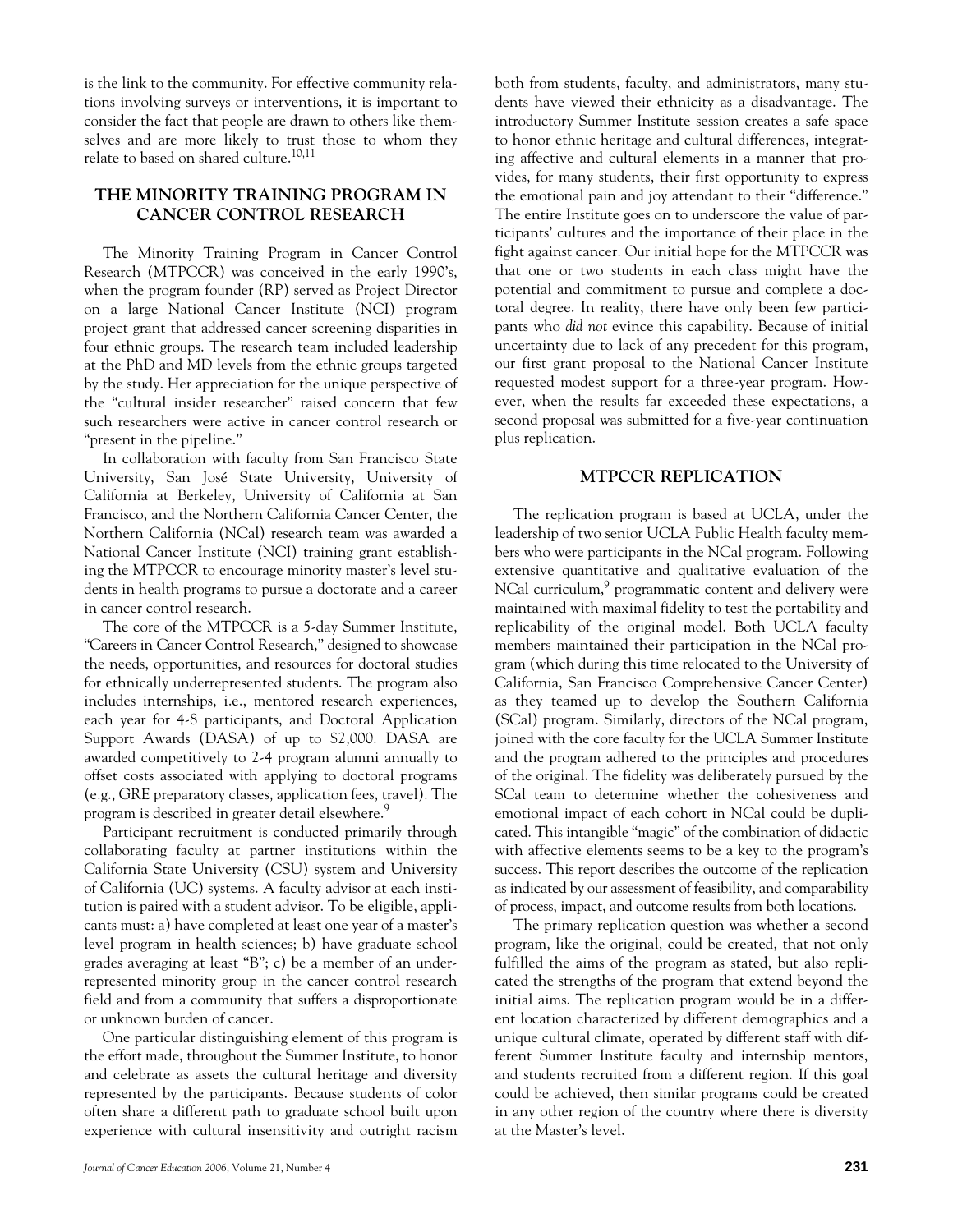#### **METHODS**

We identified six criteria to assess the success of the replication: feasibility, impact on participants of the Institute curriculum, change in intention to apply to a doctoral program, number of students who matriculated to doctoral programs, those who did not matriculate to doctoral programs but changed their field of work to cancer control, and the extent to which these participants attributed their decisions to the MTPCCR. We developed measures for each criterion that included overall program evaluation at three levels: process, impact, and outcome. Replication of program strengths that could not be measured quantitatively were gauged by the qualitative comments participants wrote in their evaluation forms and verbally expressed to each other and to the faculty and staff.

#### *Program Evaluation*

Overall evaluation of the program is conducted at three levels, *process*, *impact*, and *outcome*. The *process evaluation* provides immediate feedback on intermediate objectives such as number and diversity of program participants. Process measures include number of applications, Summer Institute attendance, and participant satisfaction as indicated by the daily surveys, and a final survey following the Institute. *Impact evaluation* measures participant intentions to apply for a doctoral program in surveys administered before and after the Summer Institute, and on an ongoing basis through an annual alumni survey until participants either submit a doctoral program application or indicate that they likely never will do so. *Outcome evaluation* measures include tracking actual applications to, and enrollment in, doctoral programs through regular informal contact between alumni and program staff, and the annual mailed alumni survey.

#### *Outcome evaluation*

Data are presented here for the annual survey mailed to all 6 classes in 2004 class who did not complete the annual survey until late 2005. The alumni survey contains 14 items covering professional and academic plans for the next 5 years, current enrollment in a doctoral program, and intentions to apply in the next 1-2 years. For those who have applied, we asked for their three greatest challenges in the application process, the three most helpful factors, the extent to which their plans were influenced by the MTPCCR, and the field of study they are pursuing. All contact with students for evaluation/research purposes was approved by the Institutional Review Boards of UCLA and UCSF.

#### *Results*

Comparisons between NCal and SCal outcome data must be interpreted cautiously because many of our alumni who matriculate do so several years after partici-

pating in our program. Since there are six years of followup data for NCal and only two years of data for SCal, outcome conclusions for the newer program must be regarded as preliminary.

#### *Feasibility*

Feasibility of the replication is indicated by the extent to which the original model could be implemented in Southern California. A multi-ethnic, multi-disciplinary team comprises the core staff in the two locations, as well as student and faculty advisors from the partnering academic institutions. The disciplines represented on the core team of both NCal and SCal are health education, anthropology, medicine/public health, health psychology, social welfare, and public administration, and the ethnicities of the core team include white European-American, Japanese American, African American, Latina and Filipina. The SCal program was successful in recruiting partnering institutions that serve the large public university system in that region including the four California State University (CSU) campuses around UCLA, CSUs of Dominguez Hills; Fullerton; Los Angeles; and Northridge, and the three major Universities: University of California, Irvine, University of California, San Diego, and University of Southern California. Half of the faculty advisors and all of the student advisors are from underrepresented ethnic groups. All members are actively involved in all phases of planning, revision, and implementation. The majority of Summer Institute faculty presenters in each location also represent ethnically underserved groups. One current staff member for the program in each site (NCal and SCal) is a former program participant.

#### *Process Evaluation*

*Recruitment:* The number of applicants has increased yearly, from 1.2 per participant slot in 1999 to 2.1 (NCal) and 2.0 (SCal) per slot in 2004. Overall, 188 participants completed the Summer Institute through 2004, as a part of 6 NCal classes  $(n=138)$  and 2 SCal classes  $(n=50)$ . Twenty to 25 participants attended the Institute each year in NCal, with 25 in each of the 2 years in SCal. The minimum class size to date was 20 (one class), and the average size has been 23.5 (Table 1). The overall ethnic distribution of the participants was 26% African-American, 20% Latino, 45% Far East and Southeast Asian Americans/ Pacific Islanders, and 9% others—Native Americans, Africans, gays/lesbians and those of mixed ethnic heritage (Table 2).

To assess the comparability of each program's ratings of the qualifications of applications, we compared the average score (range: 0-30) and the range for the two years when both programs were accepting applications. Inter-program scoring reliability was assessed by exchanging 3 applications from each program, which were then scored by both groups. The scores for the six applications were indistinguishable.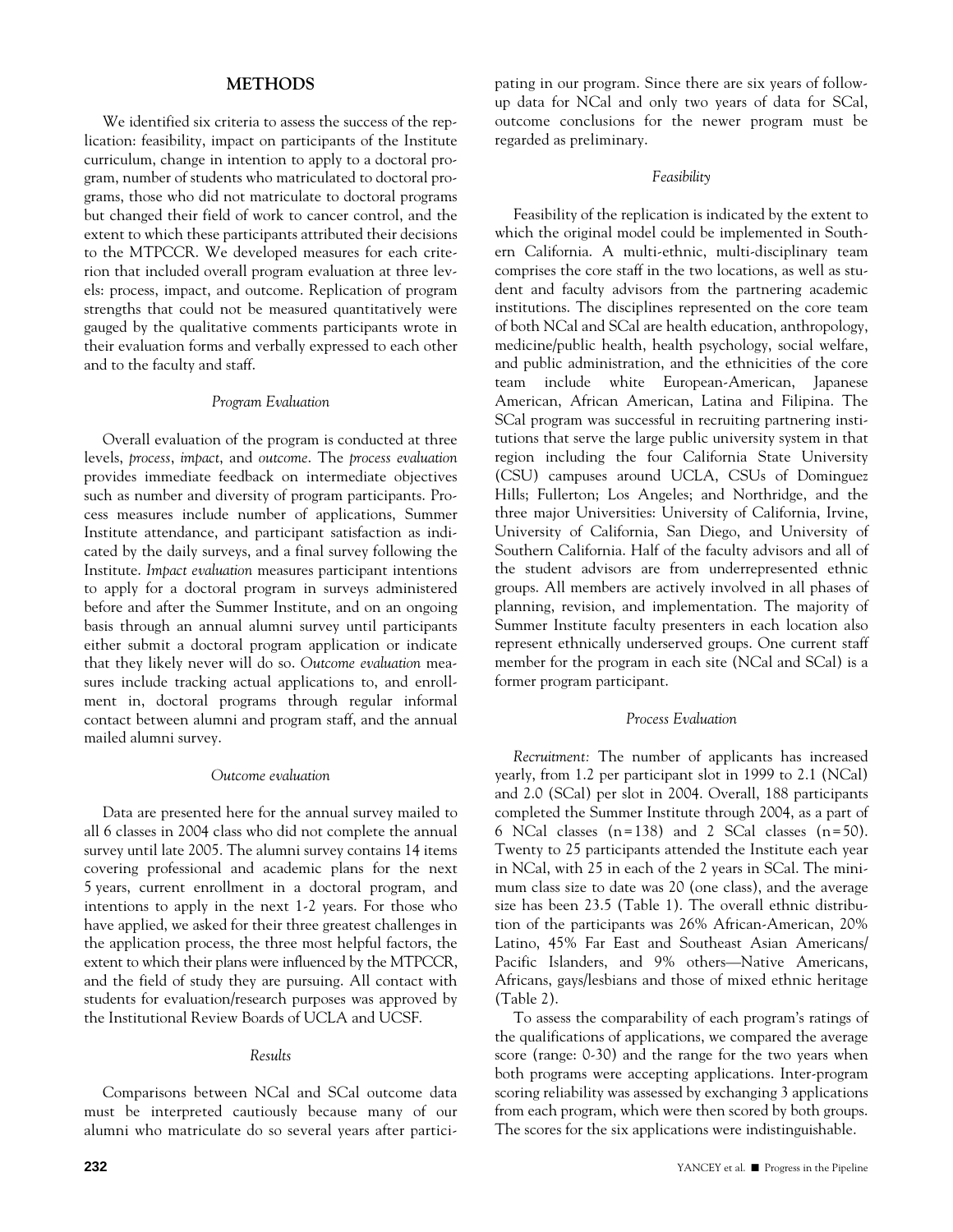|             | Year          | n  | Mean Change in<br>Intention | P Value |
|-------------|---------------|----|-----------------------------|---------|
| <b>NCal</b> |               | 25 | 3.6                         | .001    |
|             | $2^{\dagger}$ | 25 | 0.4                         | .042    |
|             | 3             | 20 | 1.4                         | .006    |
|             | 4             | 21 | 1.0                         | .01     |
|             | 5             | 22 | 1.2                         | .01     |
|             | 6             | 25 | 1.3                         | .005    |
| SCal        | 5             | 25 | 0.2                         | $.75*$  |
|             | 6             | 25 | 1.13                        | .001    |

TABLE 1. Change in Intention to Apply to Doctoral Program\*

\*Ncal indicates Northern California; Scal, Southern California. † The scale used in all years was 1 through 10 except for Year 2 when the scale was 1 to 5.

‡ In this class with 22 completed pre- and post-surveys, 2 students' post-institute rating was lower than the pre-institute ranking due to the time frame of the question. One of these noted: "I will apply in 3 years".

*Summer Institute Program:* The sessions offered in the original NCal program are comparable to those offered at the SCal program. Days 1-3 provide an introduction and overview of the importance of cancer control research covering topics such as epidemiology, behavioral research, surveillance, intervention, and cancer survivorship. Days 5 and 6 focus on providing information, resources, tools, and motivation needed to apply to a doctoral program, in addition to exploring funding opportunities. Overall ratings of daily program sessions averaged 4.55 (NCal) and 4.53 (SCal) on a scale from 1=poor to 5=excellent (see Table 3), indicating no significant differences between sites.

Comments made by participants about the "safe space" created in the Institute for self-reflection speak to the sense of wholeness that is a goal of the Institute. One participant wrote: "I found the day (1) to be emotionally, spiritually and intellectually inspiring". Another wrote about one of the group exercises: "To hear others speak of their lives and issues helps you realize you're not alone and you can make it and balance (the 'balls in your life'). The culture exercise helped to initiate a bond between the group - and that was just in the first three hours!" The awakening of what cultural differences mean is also a major transition for many of the participants.

*Internships:* In NCal, 28 internships were granted, and 24 were completed (over six Institutes). In SCal,

|                                | Northern California<br>$1999 - 2004$ (n=138) |     | Southern California<br>$2003 - 2004 (n = 50)$ |     | Total $(n=188)$ |                  |
|--------------------------------|----------------------------------------------|-----|-----------------------------------------------|-----|-----------------|------------------|
| Race/Ethnicity                 | $\%$                                         | No. | $\%$                                          | No. | $\%$            | N <sub>o</sub> . |
| African American               | 27.0                                         | 37  | 24                                            | 12  | 26.1            | 49               |
| American Indian                | 0.7                                          |     |                                               |     | 1.0             |                  |
| Asian Amer/Pacific<br>Islander | 48.5                                         | 67  | 34                                            |     | 44.7            | 84               |
| Latino/Hispanic                | 14.5                                         | 20  | 34                                            |     | 19.7            | 37               |
| Other/mixed<br>ethnicity       | 9.4                                          | 13  | $\sigma$                                      |     | 8.5             | 16               |

TABLE 2. Race/Ethnicity of MTPCCR Participants by Site\*

\*MTPCCR indicates Minority Training Program in Cancer Control Research.

† Gay/lesbian, Persian, Paraguayan/Ukranian, Taiwanese/Irish, African French/Black, Palestinian, Chinese/Mexican, Persian, African American/Latino/Hispanic.

TABLE 3. Average Rating for each summer institute program day\*

|      | Northern California |        |        |        |        |        | Southern California <sup>†</sup> |        |
|------|---------------------|--------|--------|--------|--------|--------|----------------------------------|--------|
| Day  | Year 1              | Year 2 | Year 3 | Year 4 | Year 5 | Year 6 | Year 5                           | Year 6 |
|      | 4.5                 | 4.6    | 4.4    | 4.1    | 4.4    | 4.2    | 4.5                              | 4.5    |
| 2    | 4.1                 | 4.4    | 4.5    | 4.2    | 4.4    | 4.5    | 4.6                              | 4.4    |
|      | 4.8                 | 4.4    | 4.5    | 4.5    | 4.7    | 4.7    | 4.5                              | 4.5    |
| 4    | 4.5                 | 4.6    | 4.7    | 4.4    | 4.7    | 4.5    | 4.2                              | 4.5    |
| 5    | 4.9                 | 4.8    | 4.9    | 4.9    | 5.0    | 4.8    | 4.9                              | 4.7    |
| Mean | 4.56                | 4.56   | 4.60   | 4.42   | 4.64   | 4.54   | 4.54                             | 4.52   |

\*Scale was 1-5: 1, poor, to 5, excellent.

† Southern California's first summer institute was Year 5.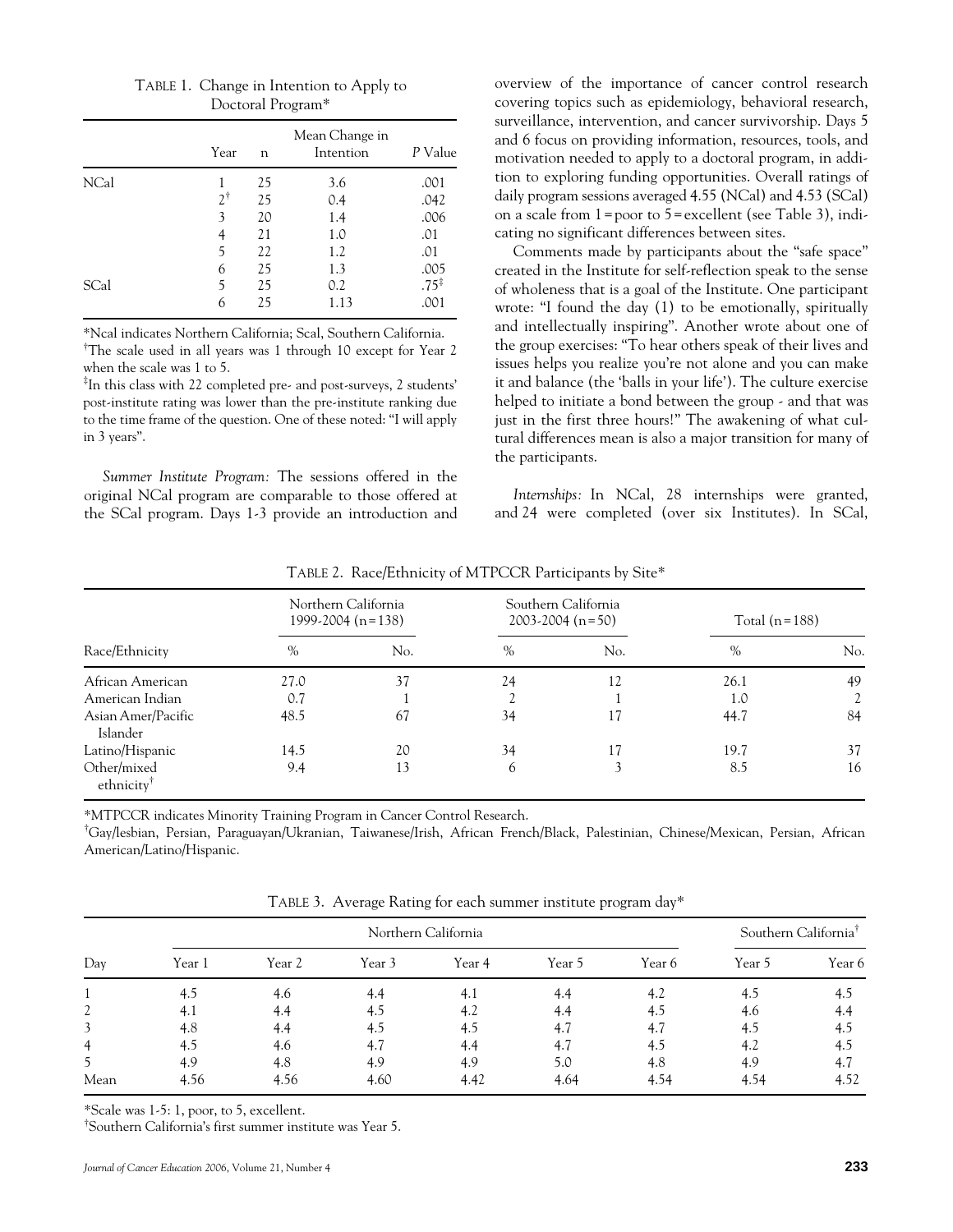15 internships were granted, and 14 were completed (over two Institutes). Incomplete internships at both sites were mainly due to extenuating personal circumstances.

*Doctoral Application Support Awards (DASAs):* A total of 16 DASAs have been awarded, 14 in NCal, and 2 in SCal. Many recipients have indicated that the availability of the DASAs eliminates the financial barrier posed by the application process and reduces the time to application.

#### *Impact Evaluation*

## Alumni survey

We present data from the 2004 annual survey that was sent to the 138 alumni since 2003 (5 classes in N. Cal and 1 in S. Cal). In addition, informal updates were provided by alumni from the 2004 class who did not complete an annual survey until late 2005. A total of 113 responses were received, 105 from the annual survey plus 8 additional responses from alumni in the 2004 class. On a scale of 1-10 (with 10=very certain will apply), 20% (24) of NCal participants and 30% (8) of those in SCal rated their plans to apply to a doctoral program in the next 1-5 years at 7 or above; of those, 63% (15) in NCal and 75% (6) in SCal are currently working or plan to work in the field of cancer control. In addition, there were 22% (13) of NCal participants and 26% (7) in SCal who do not have plans to apply to a doctoral program but are currently working or plan to work in the field of cancer control. Among the 36 respondents currently enrolled or who have graduated from doctoral programs, 67% chose 7 or above regarding their intention to work in cancer control (see Table 4).

*Quantitative Results:* Applicants' pre-test/post-Summer Institute level of certainty that they would ultimately apply

#### TABLE 4. MTPCCR Alumni Accepted/Enrolled in Doctoral Programs and PhD Students Studying Cancer Control\*

| Program Year  | Accepted/Enrolled In/<br>Completed PhD<br>Programs<br>n | PhD Students<br>/Graduates<br>in Cancer Control<br>n |
|---------------|---------------------------------------------------------|------------------------------------------------------|
|               |                                                         |                                                      |
| 2             |                                                         |                                                      |
| 3             | 3                                                       | 3                                                    |
|               | 8                                                       | 6                                                    |
| $5^{\dagger}$ |                                                         |                                                      |
| $6^{\dagger}$ | 8                                                       |                                                      |
| Total         | 36 (19%)                                                | 24 (67%)                                             |

\*Data from 2004 Alumni Survey (1999-2003 classes) plus informal reports of current acceptances and field of study. MTPCCR indicates Minority Training Program in Cancer Control Research. † Northern and Southern California programs combined.

to a doctoral program (defined as a score of 7 or higher on a Likert scale) increased significantly in all years ( $p < .05$ ) in NCal, (Table 1). In SCal, a non-significant increase was observed in one year, but we believe this was due to limitations in the question format. Across all classes and locations, positive qualitative responses indicated that the participants gained increased confidence, heightened focus, more motivation and determination to pursue a doctorate. Respondents also cited continuing barriers to further education such as family commitments and financial barriers (13% of respondents), and 19% stated they were still undecided because they needed more work experience or higher GRE scores before applying.

Overall, participant rankings of the influence of the MTPCCR on their intention to apply to a doctoral program averaged 8.6 and 9.1 on a scale of 1-10 for the NCal and SCal programs. Fifty-five percent of NCal participants, and 68% of SCal, indicated that the MTPCCR had a positive influence on their plans to pursue doctoral training compared to 27 percent in the pre-institute survey.

*Qualitative Results:* Open-ended survey responses included numerous comments about the program's value in addressing the isolation, low expectations from faculty, fears of failure, and other challenges respondents face as students of color. Despite their desire for higher education, they had been made to feel that academia was not a place for them. Many also spoke of how the program inspired them through a sense of shared passion for addressing inequities and commitment to "community." Importantly, one of the major, unanticipated benefits to students is recognition that their cultural background and identity is an asset for their research "toolbox." Another outcome of value identified by the participants was the connection the students felt with the MTPCCR faculty.

#### *Outcome Evaluation*

Of the 188 alumni through the time of the 2004 survey, 34 are enrolled in doctoral programs - 21% (29) in NCal and 10% (5) in SCal. An additional two alumni, one each from the 1999 and 2000 NCal classes, have graduated with their PhDs (one is currently in a post-doctoral fellowship at NCI). Sixty-seven percent of these individuals report that they are conducting or planning to conduct their doctoral research in some aspect of cancer control (Table 4). Note, however, that the data only show a one year follow up for the SCal cohort compared to five years for NCal.

One of the major themes, in responses to questions on the impact of the program, is that the Institute provided participants with social and emotional support, networking opportunities among the other students who think like they do and face similar challenges, and also importantly, exposure to minority leaders in public health and cancer control. Statements included: "It reassured me that I can go for my doctorate," or "[I now have] a stronger self-confidence in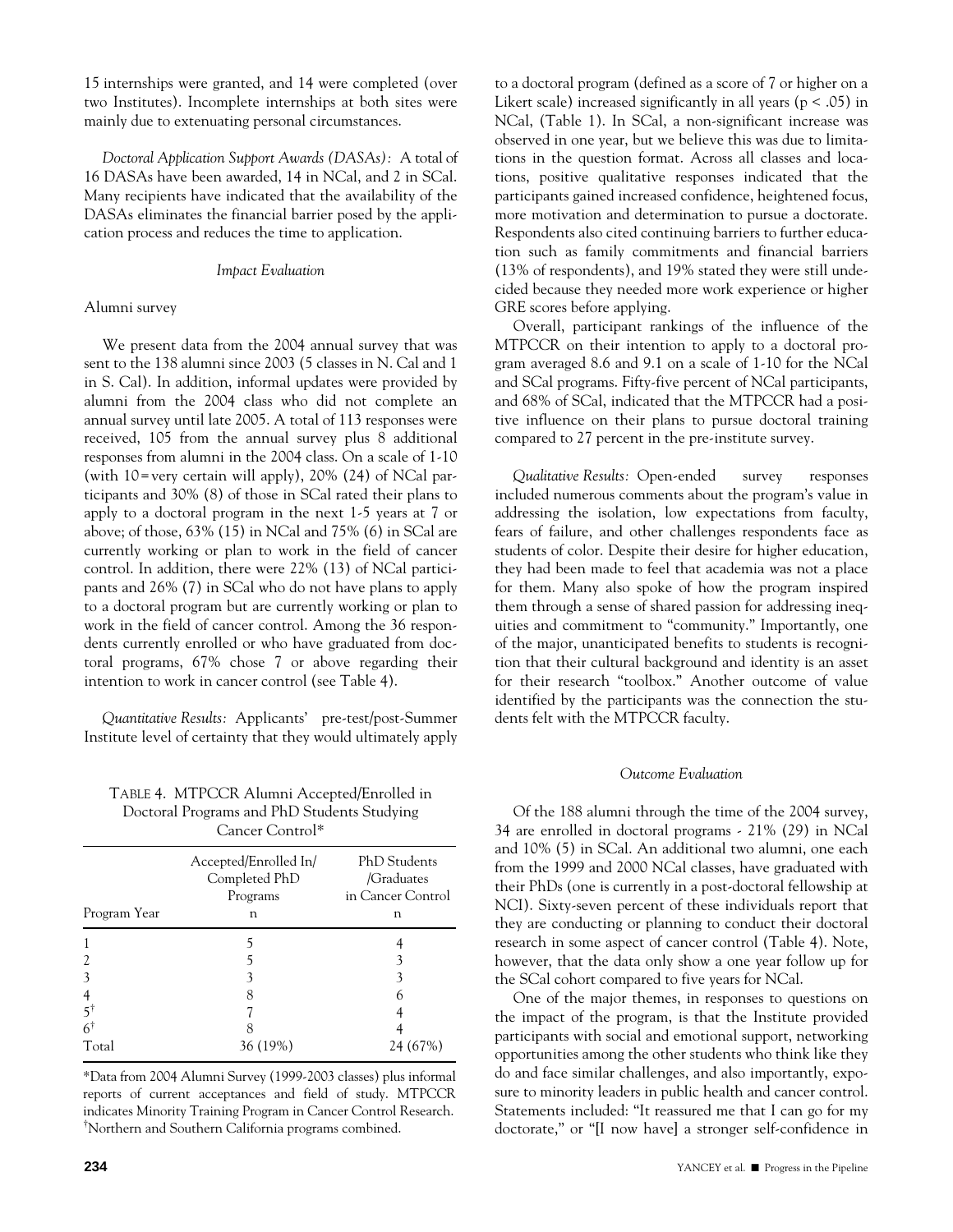pursuing a doctorate," and "I was exposed to resources within my reach," "this has increased my sense of self-efficacy," and "now I know all I need to do is ask for assistance."

Completion of an internship was significantly associated with current enrollment or immediate plans to enroll in a doctoral program, with more than twice the proportion of interns moving on to doctoral programs, compared with those not interning in the program (chi square=0.018). In NCal, 28 internships were granted and 24 were completed and in SCal, 15 internships were granted and 14 were completed. Among alumni who completed internships, 67% (16) of those in NCal and 21% (3) in SCal, are applying or enrolled in a doctoral program. Two additional alumni who completed internships in NCal applied to a doctoral program, one enrolled but later dropped out, and the other was denied acceptance. Of the alumni who did not participate in the internships, 21% (23) in NCal are either applying or enrolled in a doctoral program (21), or have completed a PhD (2), and 4% (2) in SCal are applying or enrolled. Similarly, completion of an internship was associated with intent to pursue a career in cancer control, as 54% (13) former interns in NCal and 36% (5) in SCal expressed certainty about this field, compared with 44% (36) of non-interns in NCal and 31% (11) in SCal (chi square=0.031).

#### **DISCUSSION**

The evaluation suggests that the MTPCCR has been effective in expanding the pipeline of doctoral-level, "cultural insider" public health researchers, particularly those in cancer control, and that MTPCCR is a replicable model. From a research standpoint, construction of matched control groups for future cohorts would be optimal, but is not feasible for this evaluation. In the absence of a controlled experiment, we cannot, with certainty, attribute doctoral applications to participation in the program. Changes in intention and alumni testimonials help, but cannot completely address this issue.

It should be noted that the lower number of doctoral applicants/students from SCal is, in all likelihood, a result of the newness of the program there. In fact, many of the current doctoral students from MTPCCR stated that it took 3-5 years or more before pursuing their doctoral studies, but still ultimately attribute their doing so to the program.

The hallmark Summer Institute seems to function as a stand-alone program component, as it does not appear that internships were an incentive for Summer Institute participation. Among the 64 individuals who were accepted into the program but whose application for an internship was denied (due to lack of a mentor match or over-subscription to the internships), only one elected not to attend the Summer Institute. Thus, applicant interest in the program is not likely based on the prospect of a paid internship. It is probable, however, that the internships are sought by students more focused on doctoral study and provide opportunities for development of needed skills and intangible attributes and assets needed for matriculation.

Replication of the program was deemed successful because of all our criteria for feasibility, impact, outcomes and qualitative intangibles were met. From a service perspective, these results support further replication of this program in other regions of the US, particularly those with racial/ethnic diversity at the master's level. The essence of the program appears to be the blending of psycho-social support strategies with the academic or didactic aspects of the program.

Future replication efforts would need to include this essential aspect of the program. Whether or not this program would be replicable in academic environments with less diversity among faculty and senior investigators is unclear, since the qualitative data suggest that interaction with cultural insider/role model researchers is a necessary and powerful program element. This lack of faculty diversity nationally, is, of course, also a major barrier to recruitment and retention of minority doctoral students (the focus of this program). Additionally, feedback from students who are currently in doctoral programs indicate that ongoing academic and psychosocial support of these students is warranted. The barriers and isolation that they report was expected, but they lack the skills to comfortably cope with them without moral support, at a minimum, and strategic support, more specifically.

This program remains singular in the nation in addressing the need to prepare cancer control researchers in disparities. As one student poignantly stated: "The goal no longer seems unattainable, the path less of a mystery. I'm excited to see where the road takes me but I think I have a better idea of the direction to which I'm heading."

#### ACKNOWLEDGMENTS

The authors wish to thank Danielle Osby for her assistance in the preparation of this manuscript.

#### *References*

- 1. Haynes SA, Smedley BD, editors. The burden of cancer: an assessment of NIH research and programs for ethnic minorities and the medically underserved. Washington, DC: National Academy Press; 1999.
- 2. Miller BA, Kolonel LN, Bernstein L, Young Jr. JL, Swanson GM, West D, et al., editors. Racial/Ethnic patterns of cancer in the United States 1988-1992, National Cancer Institute: National Institutes of Health. NIH publication no. 96-4104, 1996.
- 3. Clegg LX, Li FP, Hankey BF, Chu K, Edwards BK. Cancer survival among US whites and minorities: a SEER (Surveillance, Epidemiology, and End Results) Program population-based study. Arch Intern Med 2002;162(17):1985-93.
- 4. Cancer Causes and Control, Special Issue on Cancer Disparities 2005;16(1):1-74.
- 5. Ries LAG, Eisner MP, Kosary CL, Hankey BF, Miller BA, Clegg LX, et al. editors. SEER cancer statistics review, 1975-2002. National Cancer Institute. Bethesda, MD. Available: http://seer.cancer.gov/csr/ 1975\_2002/.